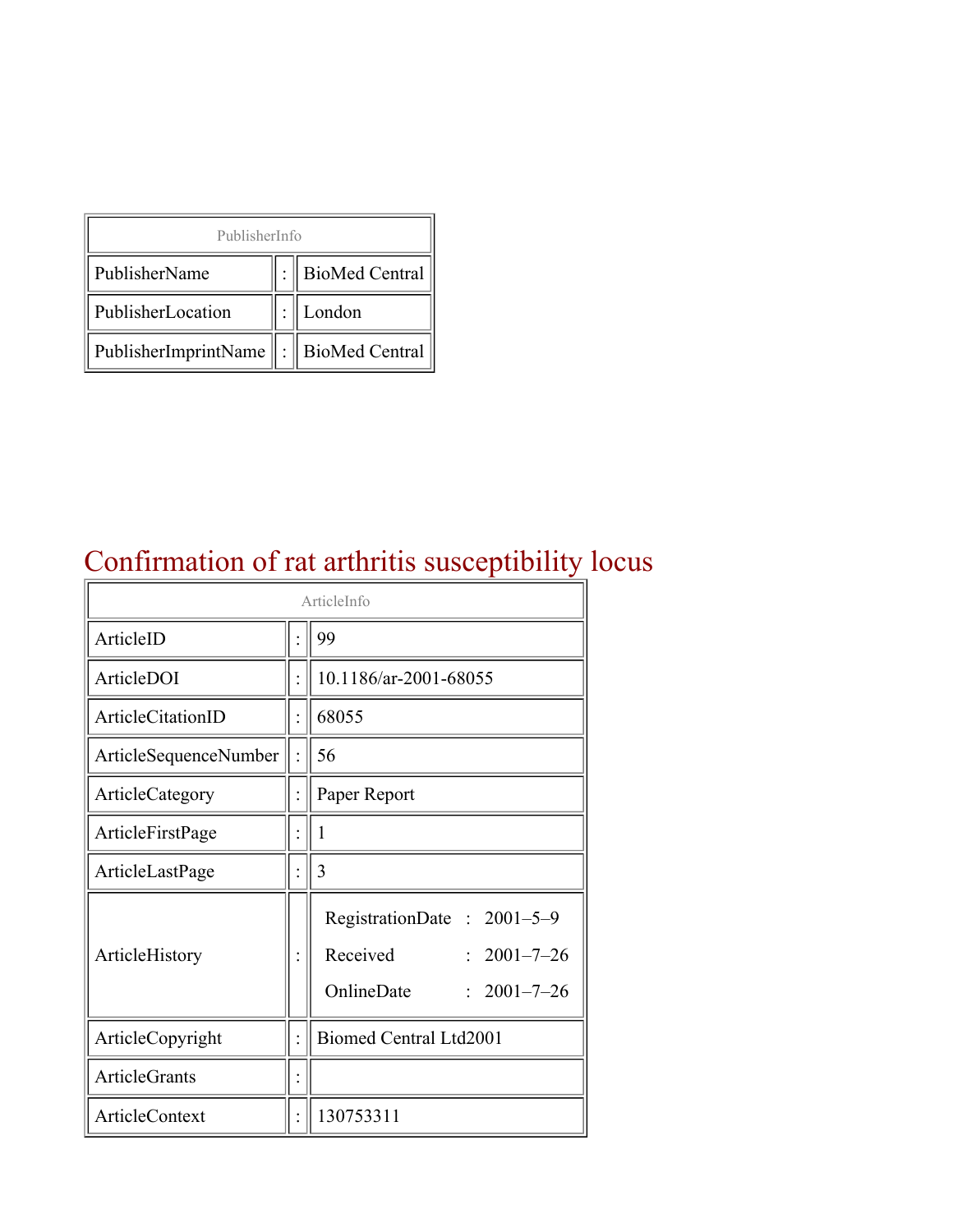Aff1 University of Manchester, UK

#### Keywords

Genetics, linkage, oil-induced arthritis, rheumatoid arthritis

## Context

Incomplete Freund's adjuvant and squalene are arthritogenic oils that can be used to induce arthritis (oil-induced arthritis [OIA] and squalene-induced arthritis [SIA], respectively) in susceptible strains of rats. Both OIA and SIA have been used as experimental models of rheumatoid arthritis (RA). Previous work has identified two genetic susceptibility loci outside the MHC that are linked to OIA. One of these loci, Oia3 on rat chromosome 10, has also been linked to SIA. The aim of the current study was to transfer the genetic region containing the Oia3 locus into a strain of rat usually resistant to SIA to create a congenic strain and to determine whether the transfer of this genetic region conferred susceptibility to SIA.

## Significant findings

Rats made congenic for the Oia3 locus had a higher incidence and severity of SIA compared to noncongenic animals, supporting the hypothesis that the Oia3 locus on rat chromosome 10 does, in fact, harbour a gene or genes that confer susceptibility to arthritis. In these animals, the length of the congene was 10.5 centiMorgans (cM) (16.4-26.9 cM). Three subcongenic strains were created on the resistant background strain, each containing a shorter interval of the Oia3 locus. Two of these subcongenic strains remained susceptible to SIA whereas the third did not, thus narrowing the region containing arthritissusceptibility gene(s) from a 10.5 cM to a 9.3 cM (23.7-33 cM) region. Differences in susceptibility to arthritis between male and female rats in the remaining two subcongenic strains (congenes of 23.7-33 cM and 4-19 cM) suggest that the region could harbour more than one arthritis-susceptibility gene.

#### **Comments**